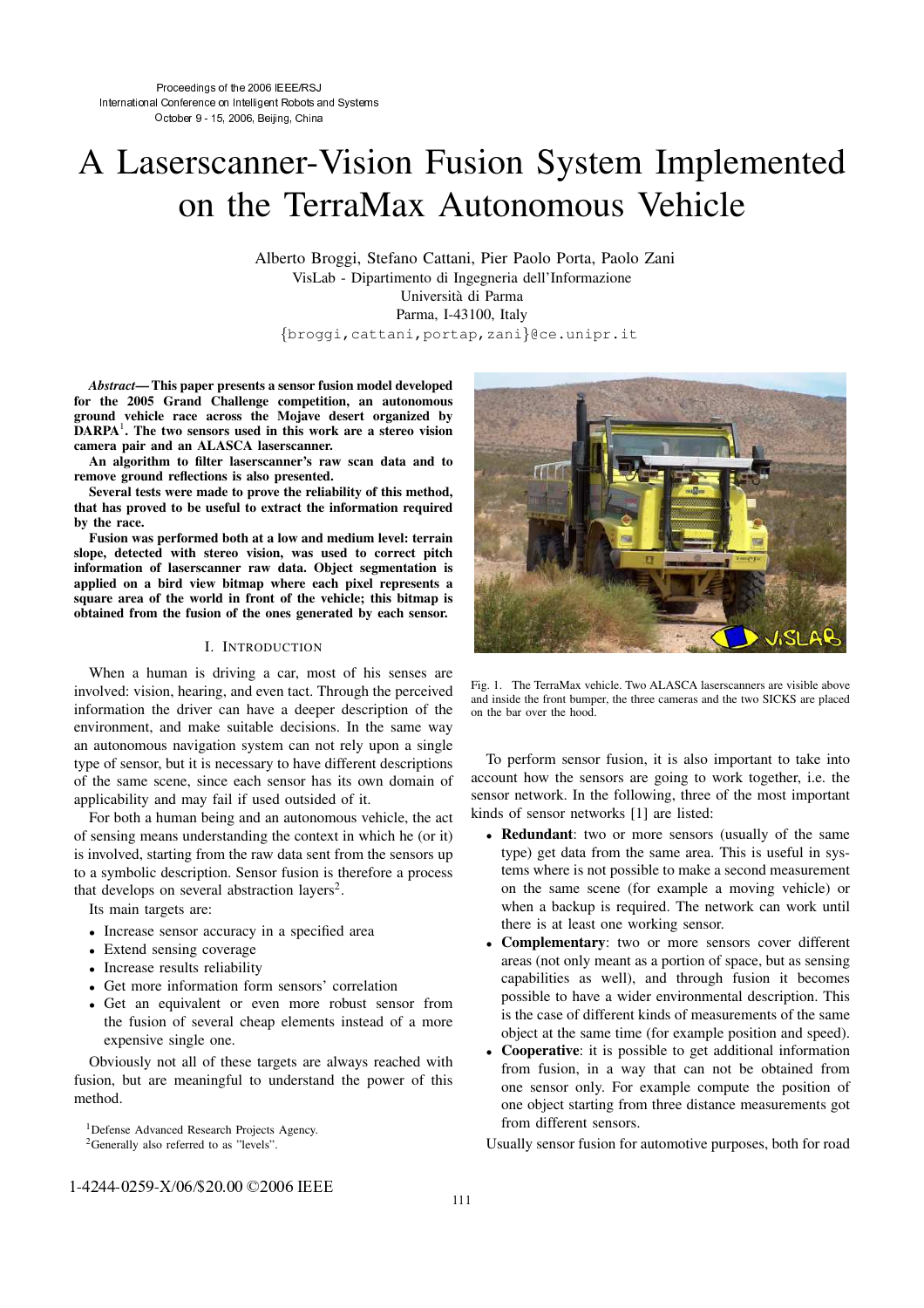safety and for autonomous vehicle projects, is performed at a high level. For example [2] presents a collision mitigation system, based on laserscanner and stereovision: data fusion in this case is executed after having extracted obstacles from both sensors' raw data. The information is used to evaluate the Time-To-Collision of each detected obstacle.

Tracking is another interesting feature that is usually related to sensor fusion. Many papers describe this characteristic related to the fusion process ( [2], [3]). Tracking can be applied at different stages of the algorithms: in [2] it is placed inside each sensor's data computation, while in [3] it is located after data fusion and feature extraction.

Another completely different approach is described in [4] in which stereovision is used for validation of laser scan points. In particular tracked information and raw scan data are processed together to generate a new obstacles set. Due to the abundance of false detections, especially in case of strong pitch or non-flat terrain, stereo vision allows obstacles classification, increasing system reliability.

This paper presents a sensor fusion model developed for the 2005 Grand Challenge competition, the autonomous ground vehicle race across the desert organized by DARPA: it is based on both medium and low level fusion but no tracking is implemented in this version.

# II. SYSTEM DESCRIPTION

The system described in this paper was developed in order to be used on the TerraMax vehicle (see figure 1) during the Grand Challenge competition 2005, the second edition of a challenge organized by DARPA to promote research on autonomous vehicles. This year the competition took place on October 8<sup>th</sup> 2005 in the Mojave desert in Nevada.

Team TerraMax was one of the five teams that finished the race. It is composed by Oshkosh Truck Corp., Rockwell Collins Inc., and University of Parma. The former provided an MTVR<sup>3</sup> truck modified with drive-by-wire and dealt with mechanical issues and logistics management. The second developed lidar processing, the vehicle control system, and path planning starting from sensor's high level data, and the last one realized a stereovision-based sensor for obstacle and path detection.

TerraMax is equipped with three front cameras placed to form three different baselines for stereo computation, one ALASCA laserscanners placed inside the front bumper and two SICKS mounted on the two sides of the truck, as shown in figure 1. A differential GPS system provides world coordinates to the vehicle.

A second laserscanner (also shown in figure 1) was installed as a backup above the bumper and it would have been used only in case of failure of the main one.

On board, embedded inside the passenger seat, there are seven PCs. One of them, called Vision PC, is used for acquiring images from the cameras and run the vision algorithms, while another one is an ECU, used to get laserscanner data. All the data transfer among them is performed via ethernet.

<sup>3</sup>Medium Tactical Vehicle Replacement.

## *A. Vision System*

Vision System hardware is composed by three Micropix C-640 cameras placed on a rigid bar fixed to the truck chassis and a Pentium 4 PC. The distance between the left and right cameras is 1.5 m, while the central camera is placed 0.5 m far from the right camera and 1 m from the left one: in this way three baselines (1.5 m, 1.0 m, and 0.5 m) are available for stereo 3D reconstruction [5]. The vision system automatically selects the baseline –amongst the three available– depending on vehicle speed. When moving slowly (from 0 to 7 mph) the short baseline is used to focus the sensor's attention towards the region close to the vehicle, while at high speed (over 27 mph) the algorithm is tuned to detect far obstacles (up to 50 m away). In the other case, the medium baseline is used.



Fig. 2. Automatic Gain Control examples in direct sunlight. In the top images AGC is disabled while on the bottom ones it is enabled: the region of interest of the algorithm is the bottom part of these images.

An automatic gain control scheme is implemented into the image acquisition layer in order to improve the quality of the images and avoid image saturation or sub-exposure of the region of interest (i.e. the lower part of the image). See figure 2 as an example.

## *B. Laserscanner*

The ALASCA laserscanner features a multi-layer technology and a multi-target support. The former allows this device to send four different light shots on different layers for each scan angle and the second makes the laserscanner wait up to two echoes for each shot. This approach lets the device perceive even below glass plate or metal fence or in rainy weather conditions.

The angle resolution is 0.25◦ at 10 Hz (the revolution frequency used on TerraMax) and the four layers are included between  $+1.6^{\circ}$  and  $-1.6^{\circ}$ .

The ALASCA is connected via ARCnet to the ECU that sends scan data via ethernet to the vision PC. The ECU also features a CAN bus that carries high level data, i.e. a list of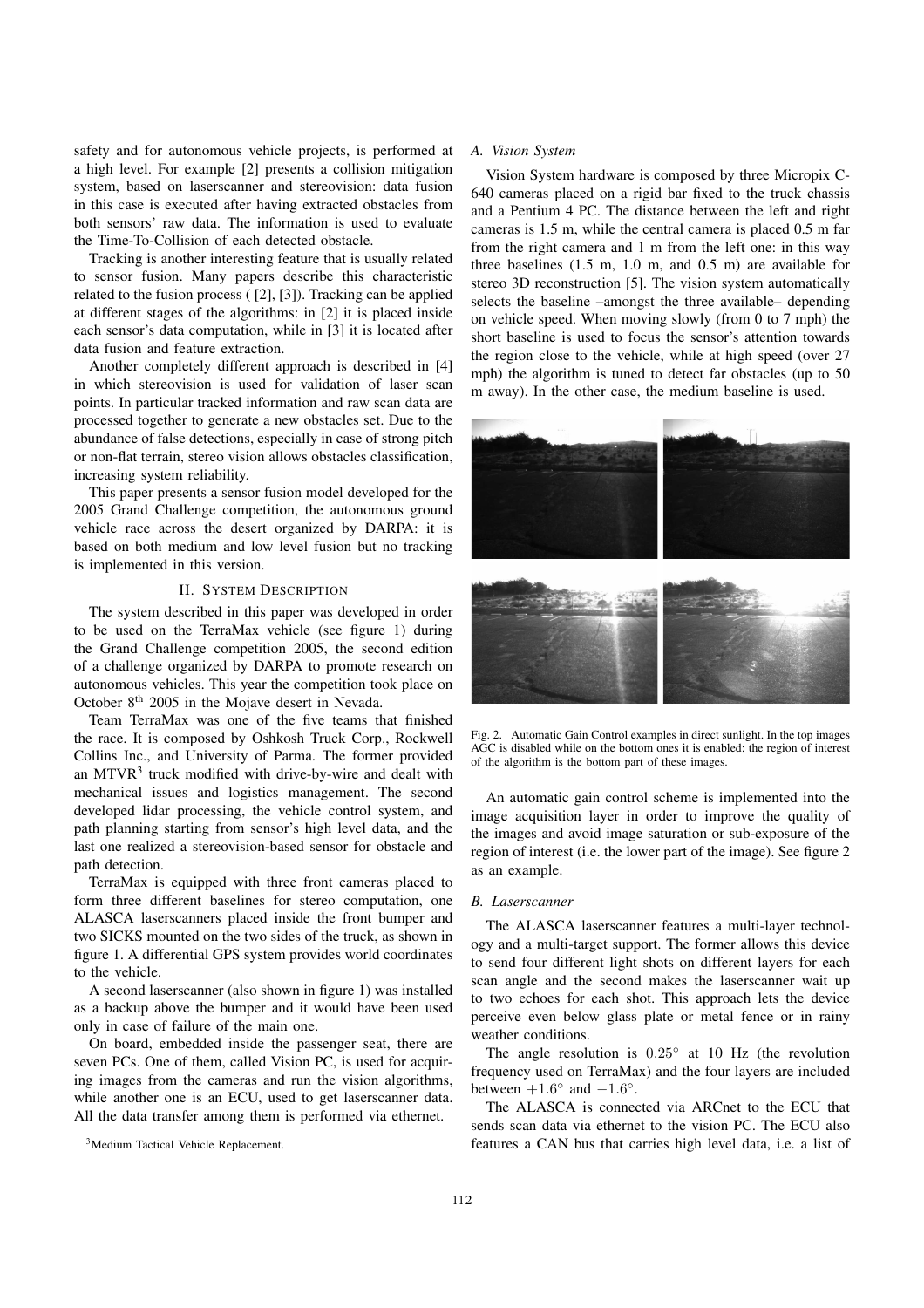objects generated by the ECU itself, but this feature is not used in our system.

Cameras and laserscanner are synchronized by means of a sync box, so that data from the two sensors refer exactly to the same scene. The two systems are shown in figure 3.



Fig. 3. Sensors used for fusion on TerraMax.

## III. ALGORITHMS

Two sensor fusion algorithms were developed [6]: one to remove ground reflections from laserscanner data and the other to fuse two bitmaps generated by the two sensors, each representing the same area in front of the vehicle.

#### *A. Ground reflections removal*

One of the main issues of using a laserscanner in an unstructured environment is the large amount of noisy data that is generated by ground reflections and need to be filtered before the obstacle detection step takes place. The two main causes are: uneven terrain and high vehicle pitch variations.

The algorithm that we have developed is based on the assumption that an obstacle is something in a vertical position while the ground is typically flat, quasi-horizontal or slightly bended. The ALASCA laserscanner, as described above, provides up to four scan points for each angle because of its multi-layer technology. Therefore these reflections (looking at a bird view map) in case of an obstacle will be clustered in a small area, otherwise in the second case –the ground– the scan points will be scattered in a large area.

The first step is to split the region of interest in front of the truck in 0.7 m side squares, then look inside each square to investigate how many echoes coming from different layers are present. If the scan points belong to a single layer, all the data that are inside the selected square are considered ground, and deleted. Otherwise they are maintained for further consideration. The value of 0.7 m was chosen via empiric tests.

The algorithm flowchart is shown in figure 4.

# *B. Pitch correction*

The fusion between the stereo vision system and the ALASCA laserscanner was performed in two parts of the software. One inside the scan data processing and the other before the obstacle detection procedure.

Data received from laserscanner are related to the reference system fixed on the device itself, therefore a rototranslation is necessary to translate coordinates into the world reference system. In an unstructured environment real-time vehicle pitch suffers from abrupt and sudden variations. Since inertial sensors deliver pitch variations with a non negligible delay, the



Fig. 4. Ground reflections removal flowchart.

only feasible solution is to get real-time pitch values from stereo vision: starting from the V-disparity image [7], [5], it is possible to compute the cameras absolute pitch, and therefore correct laserscanner scan points world coordinates:

$$
\theta_{ls,real-time} = \theta_{ls,static} + \theta_{cam,static} - \theta_{cam,real-time} \quad (1)
$$

where *static* values mean in rest mode, *ls* means laserscanner, and *cam* means camera.  $\theta$  is the pitch symbol.

## *C. Sensor fusion*

The main reason why fusion was developed is to improve obstacle detection and the results reliability. It can be classified between *redundant* and *complementary* types: the laserscanner covers the vision system field of view and is extended also on the sides. This system is independent of the number and type of sensors used, operating in a medium abstraction layer. Object segmentation is done on fused data.

Let's now analyze in detail the steps of the fusing process, summarized in figure 5:

- Raw data are acquired by pre-processing modules.
- Raw data are processed by each sensor module to filter noisy information.
- Each sensor module generates a bird view bitmap, encoding in each pixel a gray-scale color proportional to the chance that an obstacle is present in that area. This step is called "first weighing", and is performed on each sensor and related to the condition of that specific situation. It is a dynamic weighing.
- A second static weighing is applied to those bitmaps, based on the reliability of the sensor in the region of interest: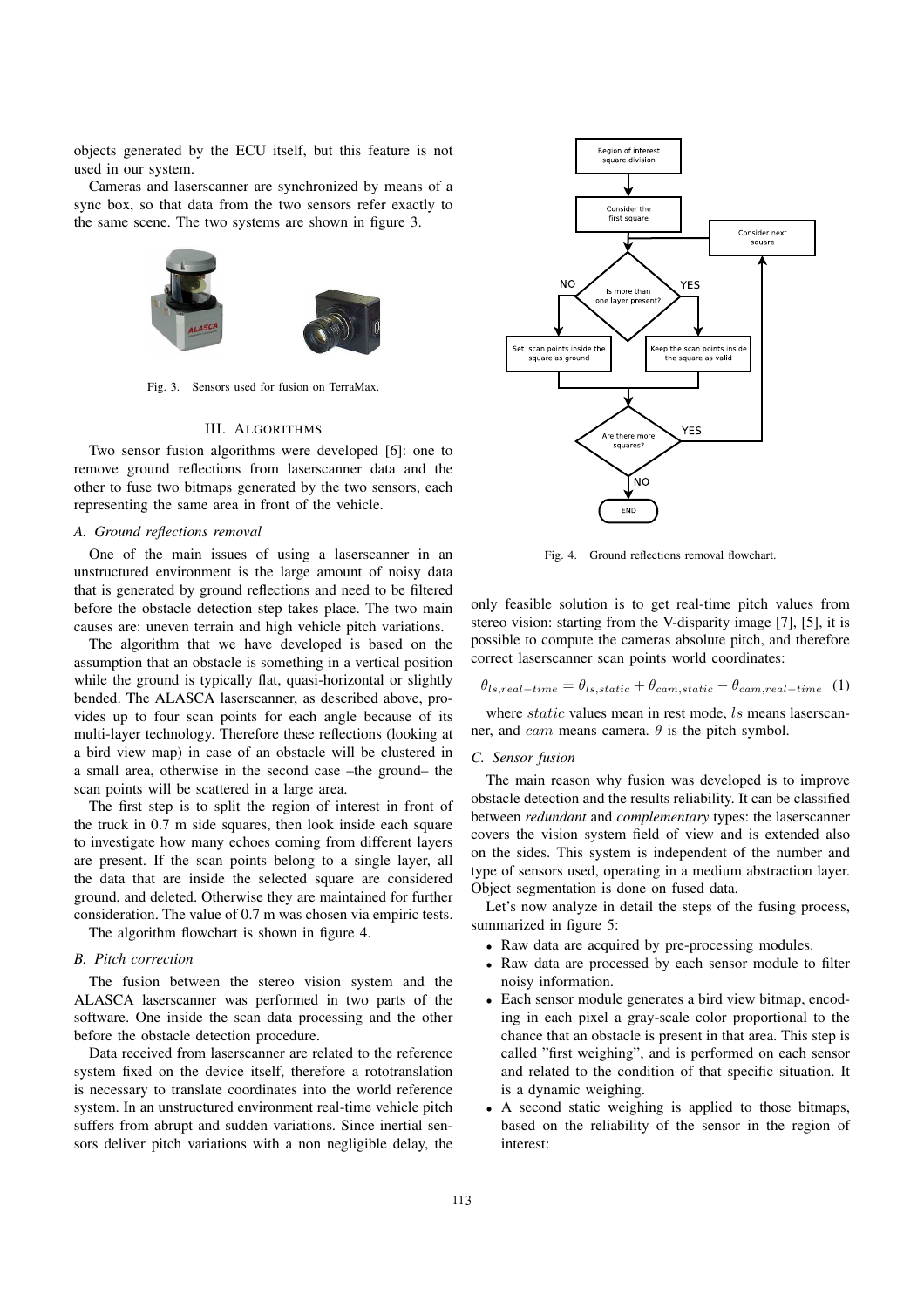

Fig. 5. Sensor fusion flowchart as tested on TerraMax.

$$
Sensor_j(i) = Sensor_j(i) \cdot Weight_j(i) \tag{2}
$$

where  $Sensor_j$  is the j-th bitmap and  $Weight_j$  is the weight map associated to the  $j$ -th sensor.

This map is filled offline referring to the capabilities of the sensor itself, maybe starting from empirical considerations on sensor reliability or from datasheet provided by the manufacturer.

Now the bitmaps are ready to be fused together as a pixelwise average:

$$
FusedMap(i) = \sum_{j=1}^{N} \frac{Sensor_j(i)}{N}
$$
 (3)

where  $FusedMap$  is the resulting bitmap and N is the number of bitmaps to fuse. The fused map can be considered as generated from a single sensor. On the bitmap generated we then execute segmentation in order to detect obstacles.

# IV. RESULTS AND CONCLUSION

This section presents the results of the ground reflection removal algorithm and shows an example of a bitmap generated for sensor fusion. Several scenarios are presented to discuss the reliability of this kind of filtering. The tests described here took place off-road, in a typical Grand Challenge environment.

These figures show the filtered data remapped on a camera image and two bird view maps: the one on the left displays raw data and the other shows refined data after the ground reflection removal. Data remapping is possible since both positions of laserscanner and vision system are known: with a 3D to 2D coordinates transformation scan points are projected on images.

The system was tested in a dirt road and good results have been reached in cases of heavy pitch condition, or during a turn, where centrifugal force causes a significant raise of roll angle (as shown in figures 6.a, 6.b, 6.c); lateral bushes echoes are maintained while ground reflections are removed in both cases. In figure 6.a also the furthest bushes are deleted, this happens because of the high roll angle that makes laserscanner hit those obstacles only with one layer. Because of the distance of the obstacle (about 40 m), this is not considered a problem as the goal is mainly to have a stable result in the proximity of the vehicle, without false positives, even without perceiving some correct detections at greater distance.

In other situations, in correspondence to a softer turn as in figure 6.b, the bushes are maintained even if they are far, because hit by more than one layer.

In figures 6.d and 6.e the vehicle is running in a partially structured environment, i.e. near a building, parked cars or a fence. All the boundaries, related to vertical surfaces, are preserved and figure 6.e shows how the system can perceive even behind a metal fence.

However there are some situations that need to be examinated in detail. One of those is shown in figure 7.a: the vehicle is going downhill on a dike, due to the high pitch the hypothesis of horizontal ground is not valid anymore. In figure 7.b the slope is softer and no problem were noticed.

Another case that summarizes a limit situation is described in figures 7.c and 7.d: the vehicle is running in a wood; trees and bushes are detected as obstacles but while trees are insurmountables barriers, bushes are not. Therefore it seems to be necessary to introduce obstacle classification. This could be possible with an high level fusion: in fact the vision systems are typically used to improve laser-based classification capabilities [8].

The tests shown in figure 7.e are made while the vehicle is climbing a hill: on the very left of the images some fake echoes are still present; this is due to the high roll of the vehicle and a lateral slope, however this is not a big issue since placed in a peripheral area.

Another set of results, shown in figure 8, are examples of bitmaps generated from laserscanner module.

The system was tested in a number of scenarios and proved to generate reliable results. But was not used during the Grand Challenge due to the limited time for an exhaustive test and final integration.

#### ACKNOWLEDGMENT

The authors want to thank Oshkosh Truck Corp. and Rockwell Collins Inc. for their great support and collaboration, and IBEO Automobile Sensor GmbH for providing laserscanners.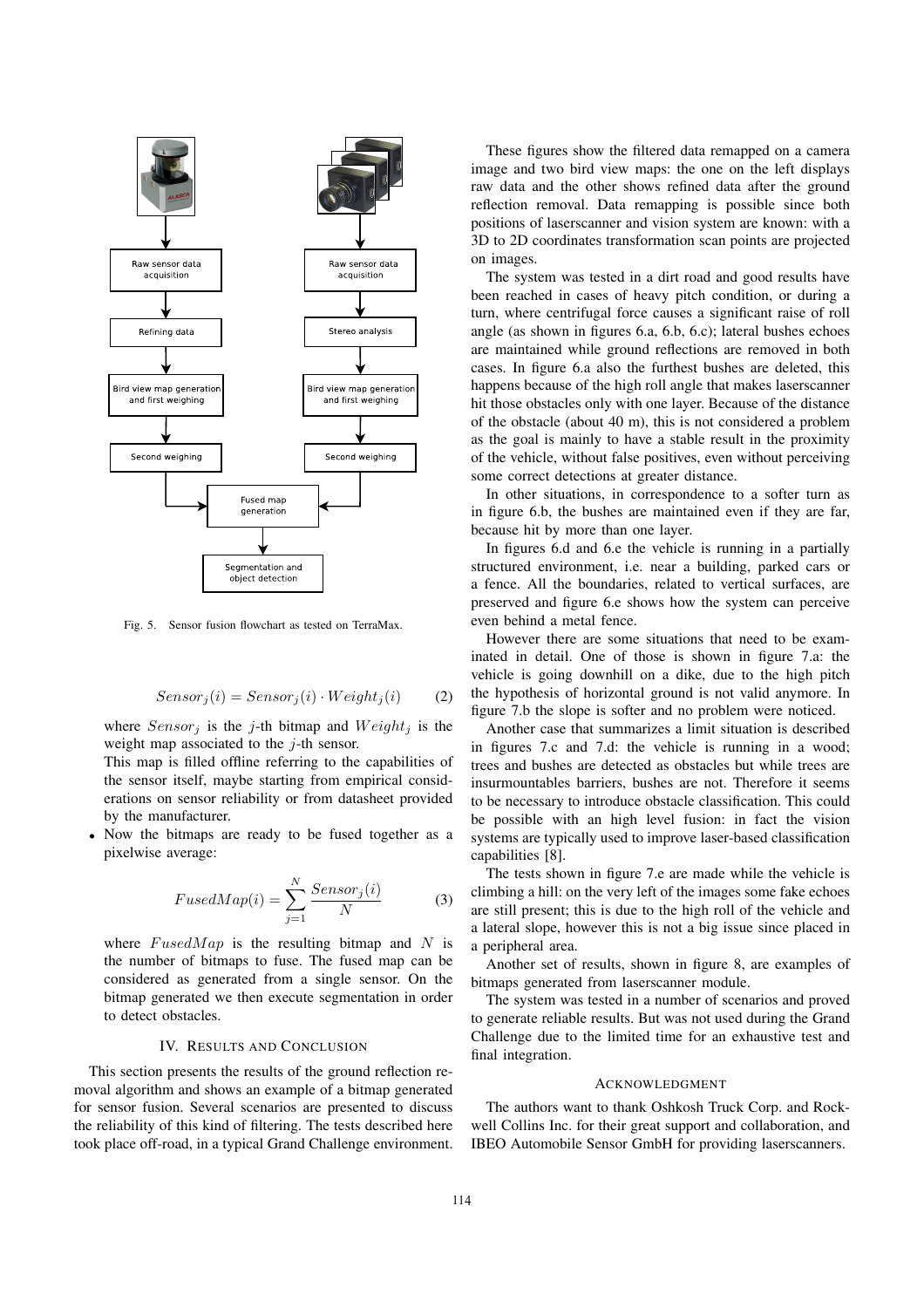

Fig. 6. From the left: filtered scanpoints remapped on the image, bird view of raw data, and bird view of data after ground reflections removal. The different colors refer to the four laserscanner layers. (a) The vehicle pitched down. (b) The vehicle is approaching a right turn. (c) Deep rolling during a right turn. (d) Partially structured environment: parked cars and a fence. (e) On the right both metal fence and the building behind it are detected.

# **REFERENCES**

- [1] A. Kirchner, H. Weisser, T. Sharnhorst, and D. Stüker, "Sensor Fusion -A research perspective," in *Vehicle Safety - New concepts for automotive safety*, Mar. 2001.
- [2] R. Labayrade, C. Royere, and D. Aubert, "A Collision Mitigation system using Laser Scanner and Stereovision Fusion and its Assessment," in *Procs. IEEE Intelligent Vehicles Symposium 2005*, Las Vegas, USA, June 2005, pp. 441–446.
- [3] N. Kaempchen, M. Buehler, and K. Dietmayer, "Feature-Level Fusion for Free-Form Object Tracking using Laserscanner and Video," in *Proceedings of 2005 IEEE Intelligent Vehicles Symposium*, Las Vegas, USA, June 2005.
- [4] M. Perrollaz, R. Labayrade, C. Royère, N. Hautière, and D. Aubert, "Long range obstacle detection using laser scanner and sterovision," in *Procs. IEEE Intelligent Vehicles Symposium 2006*, Tokyo, Japan, June 2006, pp. 182–187.
- [5] A. Broggi, C. Caraffi, R. I. Fedriga, and P. Grisleri, "Obstacle Detection with Stereo Vision for off-road Vehicle Navigation," in *Procs. Intl. IEEE Wks. on Machine Vision for Intelligent Vehicles*, San Diego, USA, June 2005.
- [6] P. P. Porta, "Studio dell'integrazione di un sensore laser con un sistema di visione per la guida automatica in ambiente non strutturato," Master's thesis, Facolta` di Ingegneria, Universita` di Parma, July 2005.
- [7] R. Labayrade, D. Aubert, and J.-P. Tarel, "Real time obstacle detection on non flat road geometry through V-disparity representation," in *Procs. IEEE Intelligent Vehicles Symposium*, Versailles, France, June 2002, pp. 646–651.
- [8] K. Weiss, D. Stueker, and A. Kirchner, "Target modeling and dynamic classification for adaptive sensor data fusion," in *Procs. IEEE Intelligent Vehicles Symposium*. Columbus, USA: IEEE Computer Society, June 2003, pp. 132–137.